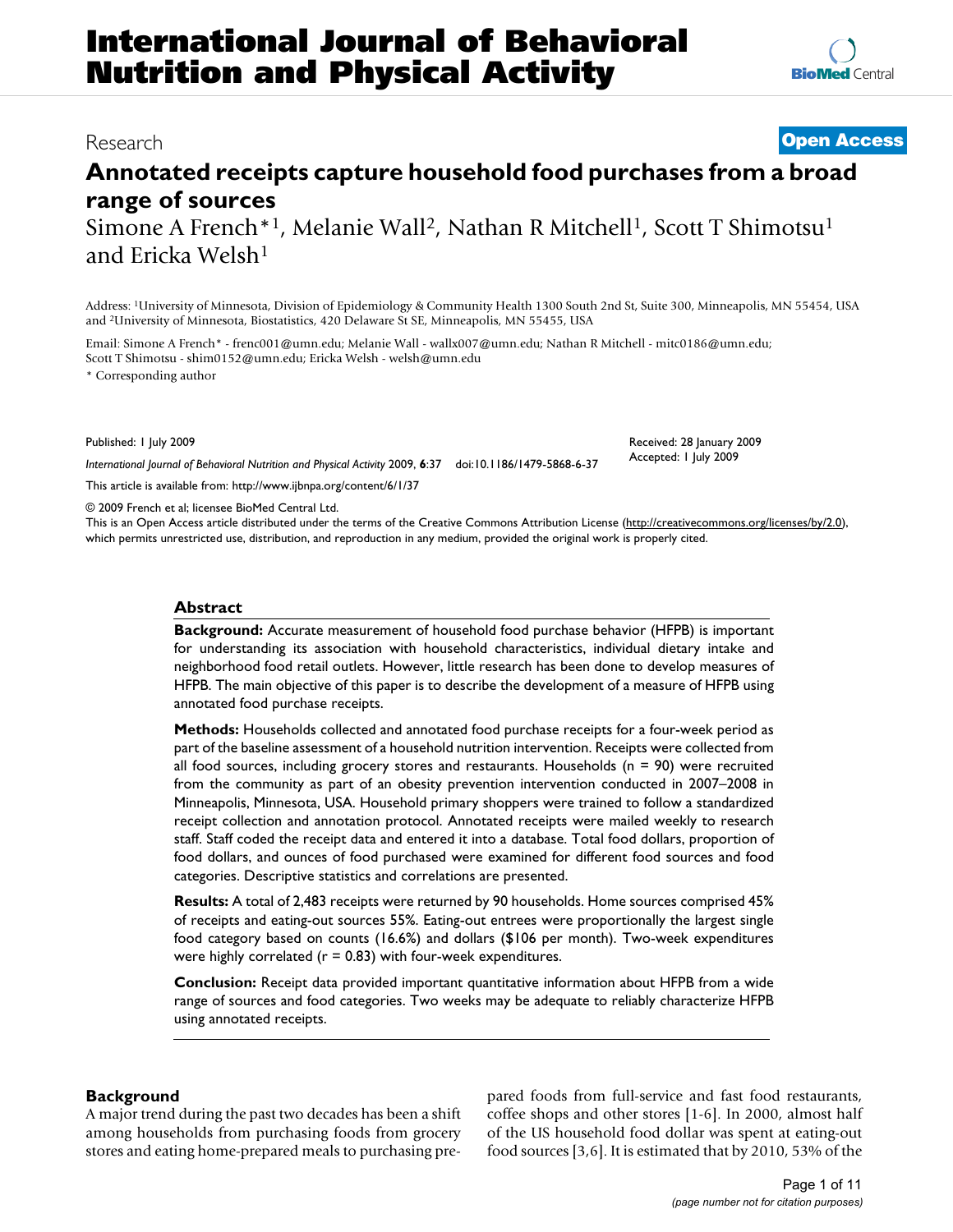US household food dollar will be spent at eating-out food sources [3-6]. According to national individual dietary intake surveys, about 57% of US adults eat away from home on any given day [3-6]. Away from home food refers to food that is obtained from outside the home, such as restaurants, fast food places, vending machines and cafeterias [4-6]. Food obtained from away from home sources comprises about 25% or more of daily energy intake [4,5]. To date, however, research that examines household food purchases has focused only on grocery store food and beverage purchases [1].

The term "household food purchase behavior" (HFPB) reflects a broader conceptualization of the household food environment [see ref [1] for a review], and refers to all foods and beverages purchased by the household from all sources, including grocery stores, restaurants, convenience stores, coffee shops and department stores [1]. HFPB is important to measure because it may be an important influence on individual energy intake and dietary quality, and possibly excess weight gain and obesity [1-6]. It is especially important to include this broader range of food sources, given their significant contribution to household food expenditures and individual energy intake. The HFPB is an intermediate level variable between the neighborhood retail food environment and individual dietary intake. It may exert direct effects on individual intake through food exposure and availability [1], and indirect effects through its role as a mediator of the neighborhood retail food environment [7-12].

Research progress in this area is hindered due to the lack of measures of the HFPB that capture the detail and range of food and beverages purchased and their sources [1]. The household food environment has been measured in previous research using home food inventories, food purchase records, grocery store receipts and bar code scanners [1,12]. These methods have focused on grocery store food and beverage purchases and have not captured eating-out food sources in any detail. For example, the most comprehensive food purchase record studies are from household consumer expenditure studies, or household budget surveys [13,14]. These national surveys are collected at regular intervals by several European countries to estimate price indexes, but they also provide detailed data on household food expenditures [1,13-20]. For example, the Data Food Networking initiative is a multi-country study that pooled and analyzed data from household budget surveys of several European Union countries [13,14]. However, detailed data about the sources, types or quantities of foods and beverages purchased from eating-out sources were not published [1-6,12-20].

Food purchase receipts are a method that has been used to describe household food purchases that have the potential to provide detailed information about food purchases

from eating out sources, such as restaurants, coffee shops and convenience stores. Receipt data can provide detailed information about food sources, food items, spending and quantities, and thus when combined with individuallevel or neighborhood-level data, can enhance understanding of possible links between the neighborhood retail food environment, household food purchases, and individual dietary intake.

The present paper describes the development of a measure of HFPB using annotated receipts. The receipt measure was developed to assess HFPB as part of a communitybased household weight gain prevention intervention. The primary purpose of this paper is to describe the method, its development, and potential application in community-based nutrition research. To help illustrate the usefulness of the method, this paper will describe the food purchase sources (e.g. grocery, convenience store), and specific types of foods purchased (e.g. unprocessed whole foods, prepared foods). Specific study questions are: 1) What percent of the household food purchases are from grocery stores, restaurants, and other retail food sources? 2) What percent of household food purchases are for specific types of foods (e.g. fruits, vegetables, prepackaged prepared foods); 3) How many weeks are sufficient to reliably capture HFPB (item counts, quantities, expenditures)? While the answers to these questions are specific to the sample of households in the present study, the method and approach to quantifying the answers to these questions shows the value of the methodology and provides an example of how to collect, code and analyze these data. The method can then be used in further studies to examine associations with theoretically important variables to better understand influences on household food purchases and individual dietary intake.

# **Methods**

# *Study population and household characteristics*

Data for the present study were collected as part of a community-based household weight gain prevention intervention conducted in Minneapolis, Minnesota, USA in 2007–2008. The study was a group-randomized trial, with households the unit of randomization, intervention and analysis. Data presented here are cross-sectional baseline data only. Households  $(n = 90)$  were recruited from the community using a variety of methods. Fliers and brochures were distributed in local community centers, libraries, grocery stores and schools. In-person recruitment was also conducted at community events, health fairs, and after-school programs. Interested households contacted study staff and were screened for eligibility. Study eligibility criteria were related to the weight gain prevention intervention aims. Eligibility criteria included the presence of at least one adult and one child in the household, residence in a private house or apartment within 15 miles of the university, and willingness to be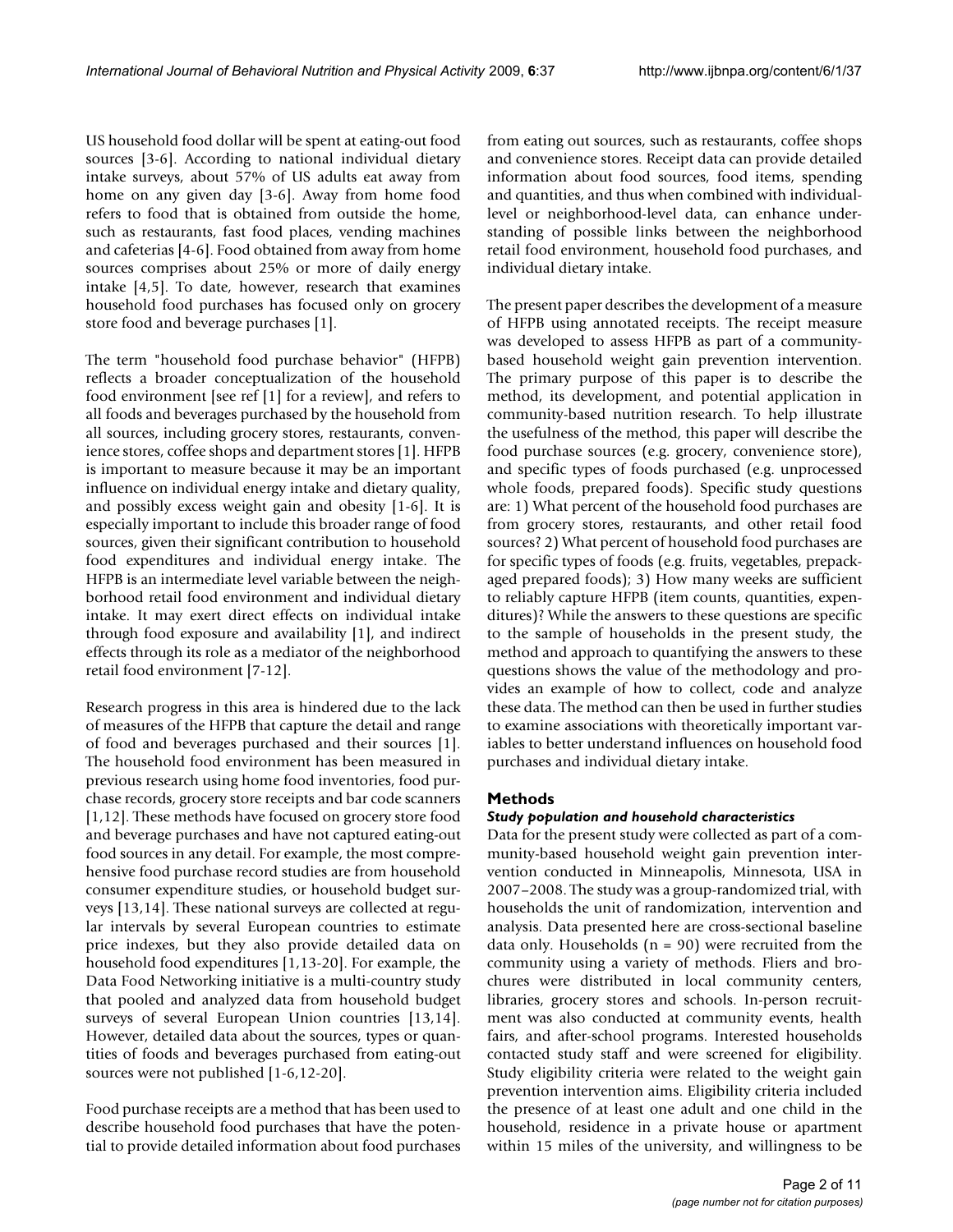randomized to active intervention or control group. The requirement that households reside within 15 miles of the University ensured that household members were close enough to the University to conveniently attend the intervention sessions. The University of Minnesota IRB approved the study.

Households completed a face-to-face clinic visit during which all household members completed weight and height measures, and survey self-report measures of eating behaviors and physical activity. Following the clinic visit, a home visit was scheduled. During the home visit, the research staff person trained the primary household shopper on the receipt collection and annotation protocol (described below). The receipt collection training required about 10–15 minutes. A home food inventory was completed by the research staff during the home visit. Home visits required between 45 minutes and 2 hours, depending on the amount of food present in the household.

#### *Receipt protocol training and data collection*

During the home visit, a trained research staff member explained the receipt collection and annotation protocol to the primary household shopper. He or she was given a binder with step-by-step instructions and example receipts to practice with during the home visit. The research staff person reviewed the practice examples with the primary shopper to clarify how to annotate the receipts. Primary shoppers were instructed to query other household members about any food purchases they made during the week. The binder included annotation sheets, a mailing schedule and stamped return envelopes. Primary shoppers were instructed to collect and annotate receipts and mail them to study staff on a weekly basis. Receipt annotation sheets queried the primary shopper for information about the food source, food item, quantities, cost and source (name and type). The specific name of the food source was written in and a box was checked to indicate the type of food source. Source types were the USDA food source categories used in the CSFII [21], and included store, restaurant, carry out, cafeteria, vending machine, mail order, bar/tavern and other source. The primary shopper was instructed to complete a receipt annotation sheet regardless of whether a receipt was available (e.g. if food was purchased from a vending machine or convenience store and no receipt was provided). For simplicity, we will use the term receipt to refer to receipt annotation sheet hereafter.

Study staff followed up with the primary shoppers after the first week of receipt collection. If receipts were late or improperly annotated, the study staff called to remind the primary shopper and to answer any questions. The most common annotation difficulty was with estimating portion sizes from restaurant and carry out food sources. Food models were not used for portion size training with the primary shopper. Primary shoppers were instructed to estimate portion sizes to the best of their ability if portion size information was not available on the food package, for example in restaurant settings. For many chain restaurants, food and beverage portion sizes could be determined by research staff members during the receipt coding and editing process by consulting the restaurant web site nutrition facts information (see receipt coding, below). About 60% of the households required at least one reminder prompt. These simple prompts consisted of a telephone voicemail or an email to participants, and required very little staff time to complete.

# *Receipt coding and data entry protocol*

The receipt coding and data entry protocol is shown in Figure 1. When received, the receipts were numbered, edited and coded by a trained research staff member using a defined written protocol, then entered into a database. The receipt annotation sheets completed by the primary shopper were used as the basic unit of data collection and the actual receipts from the source location were used only for editing purposes. Start date for the receipt collection was entered and receipts were numbered. The business name and address was entered for each receipt. Total receipt expenditure was entered. The USDA food source categories were verified for accuracy by research staff based on the store name and location. Research staff further classified sources in the "store" category into a grocery store chain or market, a convenience store/gas station, or a super-center. Foods and beverages were coded into one of the defined food categories (see Table 1 and described below). Information on quantities (ounces) and price was entered for each food and beverage item that was included in the pool of items entered.

Food categories are listed in Table 1. In the initial piloting of the receipt annotation method, all foods were included in the coding process, including uncooked grains, prepackaged side foods and desserts requiring preparation, and baking ingredients (e.g. rice dishes, dry cake or dessert mixes, flour). However, it became clear that the categorization process for the foods would be complex and that the annotation would be prohibitively time-consuming and burdensome for participants. A decision was made to limit grocery store annotation to foods and beverages targeted by the intervention because of their potential link to excess weight gain. The specific targeted food categories were: fruits, vegetables, prepackaged snacks and sweets, prepackaged entrees, and beverages.

For eating-out food receipts, all of the foods and beverages purchased were included in the annotation and coding (not only the targeted food categories listed above for gro-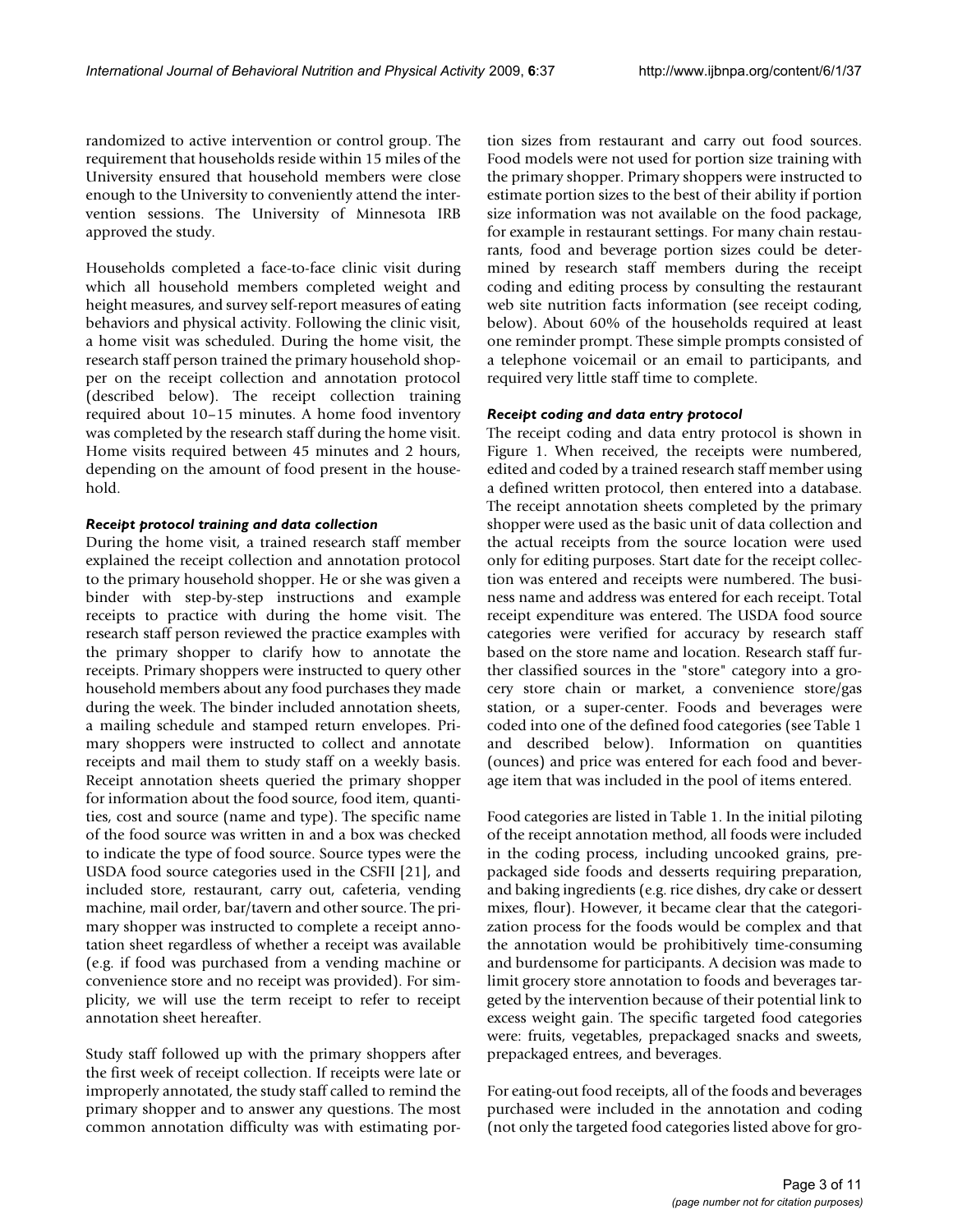# Receipt Collection Flow Chart



#### **Figure 1 Receipt collection flow chart**.

cery store receipts). The rationale for coding all items purchased from eating-out sources was that little data are currently available about non-grocery store food and beverage purchases by households. The eating-out receipt data therefore provided a unique opportunity to describe and examine this broader universe of household food purchases in detail.

A hierarchy was implemented for the eating-out food and beverage receipt coding. If possible, eating-out food and beverages were coded into the categories used for the grocery store purchases. However, additional food categories were added to capture the broader range of foods purchased from eating-out sources. The additional food categories were used only for those eating-out items that did not fit into the initial food categories generated for the grocery store receipts. For example, lettuce salad fit into the existing category "vegetable" when purchased from a restaurant. However, egg roll was coded as "side" because none of the existing grocery store categories captured egg roll.

All entrée foods from eating out sources were coded as "entrée eating-out." This separate entrée category was necessary because there was insufficient information available to accurately classify these eating-out entrées as "less than 500 kcal" or "500 kcal or greater" as was done for prepackaged entrées purchased from grocery stores. In addition, one goal of the intervention was to promote less frequent eating-out. Thus, for the purpose of the intervention and its evaluation, all eating out entrées were similarly targeted for reduction in frequency of purchase and consumption. When entrée foods were served with side foods, these foods were separately annotated and coded. For example, a burrito with beans and rice was coded as "entrée eating-out," and two "sides." Additional beverage categories were generated to capture the purchase of alcoholic beverages and specialty beverages (e.g. smoothies, lattes, specialty coffee or yogurt beverages).

Foods purchased for non-household members were not included in the food coding or price recording. Item prices were recorded without tax and tips and after discounts when identifiable. Prices for combination meals were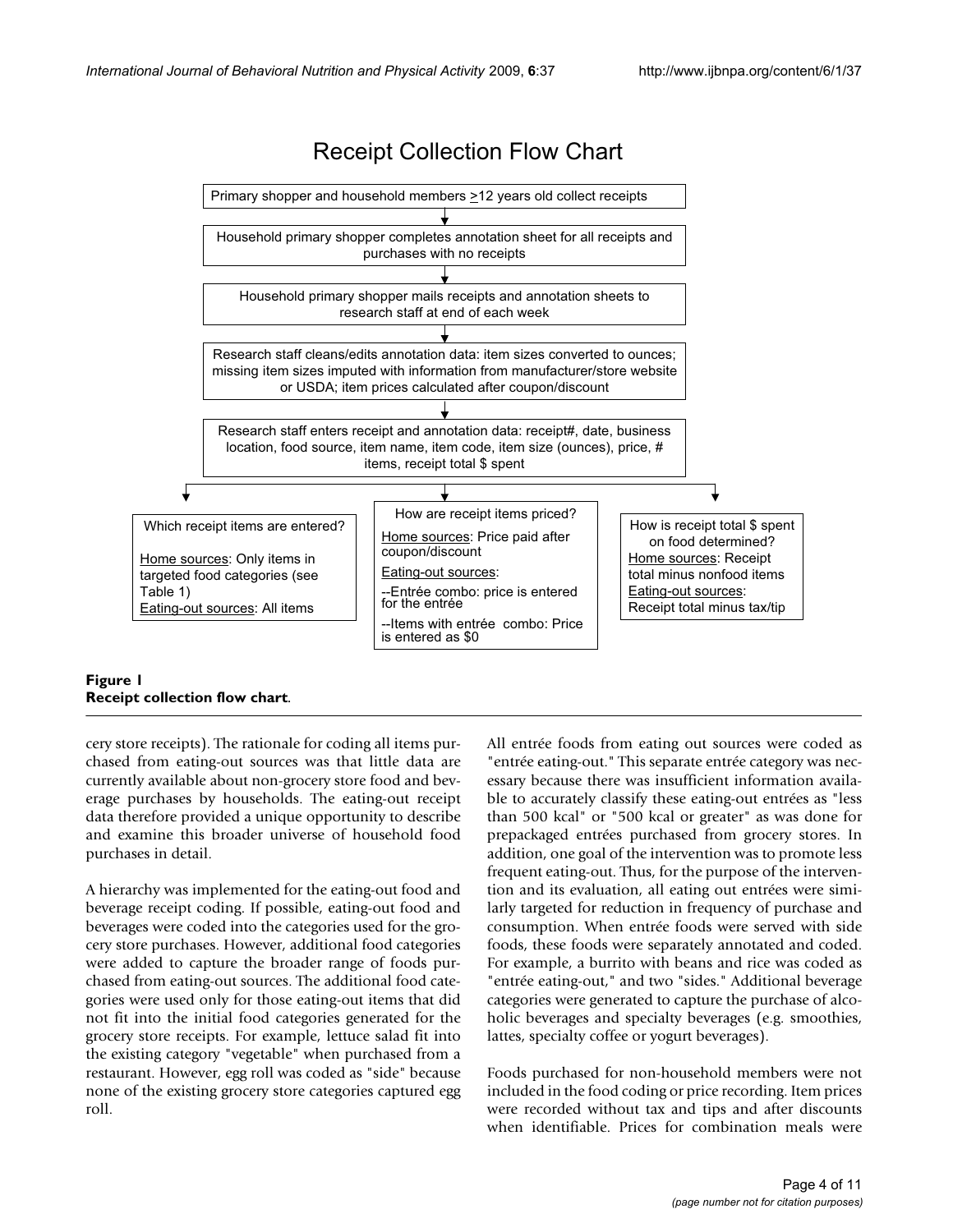|                              | <b>Example Items</b>                       |                                   |  |  |
|------------------------------|--------------------------------------------|-----------------------------------|--|--|
| <b>Food Category</b>         | Home                                       | <b>Eating-Out</b>                 |  |  |
| <b>Fruits and Vegetables</b> |                                            |                                   |  |  |
| Fruits                       | Apples (2 lbs)                             | Apple slices (4 oz)               |  |  |
| Vegetables (not potatoes)    |                                            |                                   |  |  |
| Fried                        | Onion rings (frozen 1 lb)                  | Onion rings (3 oz)                |  |  |
| Not fried                    | Broccoli (fresh I lb)                      | Green side salad                  |  |  |
| Potatoes                     |                                            |                                   |  |  |
| Fried                        | French fries (frozen 1 lb)                 | French fries (6 oz)               |  |  |
| Not fried                    | Raw white potatoes (5 lb)                  | Mashed potatoes (4 oz)            |  |  |
| <b>Snacks and Sweets</b>     |                                            |                                   |  |  |
| <b>Snacks</b>                | Corn chips (16 oz)                         | Corn chips (5 oz)                 |  |  |
| Sweets                       | Doughnut (1 lb)                            | Doughnut (2 oz)                   |  |  |
| <b>Entrées and Sides</b>     |                                            |                                   |  |  |
| Prepackaged Entrée           |                                            |                                   |  |  |
| Less than 500 calories       | Frozen pasta entrée (single serving 10 oz) | <b>NA</b>                         |  |  |
| 500 calories or more         | Frozen pizza (20 oz)                       | <b>NA</b>                         |  |  |
| Entrée-eating out            | <b>NA</b>                                  | Cheeseburger; burrito             |  |  |
| Side foods                   | <b>NA</b>                                  | Refried beans; coleslaw           |  |  |
| <b>Beverages</b>             |                                            |                                   |  |  |
| Non-caloric beverages        | Bottled water (1 L)                        | Diet cola (16 oz)                 |  |  |
| Sugar-sweetened beverages    | Carbonated sweetened cola (I L)            | Carbonated sweetened cola (16 oz) |  |  |
| Fruit/Vegetable juice        | 100% orange juice (1 L)                    | 100% orange juice (16 oz)         |  |  |
| Alcoholic beverages          | <b>NA</b>                                  | Beer (1 pint)                     |  |  |
| Specialty beverages          | <b>NA</b>                                  | Milkshake (20 oz)                 |  |  |
|                              |                                            | Frappuccino (20 oz)               |  |  |

**Table 1: Description of targeted food categories for receipt coding**

NOTE: Home NA categories are **NOT** used for coding home items. Eating-out NA categories are **NOT** used for coding eating out items.

recorded by item if available. If only one price was charged for a combination plate, the price was attributed to the entrée and side items and beverages were listed as zero cost.

Only a subset of the home source food and beverage purchases were recorded. Thus, a true denominator for total household food and beverage expenditures cannot be generated by summing expenditures on each item in the database. Neither can the total amount from the receipt be used, as it may include non-food items (e.g. shampoo, medicine, paper products). To best estimate total household expenditure, a hybrid method was used. For store purchases, if 90% or more of the total cost was for food and beverage items (as estimated by research staff during data entry), then the pre-tax receipt total was retained. In all other cases, the receipt total was replaced with the sum cost of the food and beverage items. Note that this method only affects home food purchases. The receipt data collection method was designed to capture all of the household's eating out food purchases, so summing the cost of the food and beverage items generated a true denominator for total eating out purchases.

#### *Statistical analysis and summary variables computed*

Food and beverage purchases for all receipt annotation sheets were included in all analyses ( $n = 2,483$  annotation sheets). Summary variables were calculated from the receipt data. Quantity in ounces, number of items (food line items) and expenditures in dollars were summed within food and source categories. The number of receipts returned was summed by household by week. The total number of days a household returned a receipt that was from a restaurant or carry out food source was computed. To examine purchases within specific food and beverage categories, the percent of expenditures for specific food categories within the home and eating-out sources were computed using the total number of line items.

Stability in the number of food purchases and in the types of food purchases across time was examined using correlations. Associations were examined for total receipts, receipts by source and receipts by specific food categories, such as fruits and vegetables. Week-to-total correlations were computed to examine whether one-, two-, or threeweek receipt collection was similar to four weeks. High week-to-four-week correlations show that a shorter time period of receipt collection may provide stable estimates of food purchase amounts and types.

Seasonality was examined to observe whether food and beverage purchases varied according to the month of the year in which households enrolled in the study. These analyses showed few differences in the expenditures on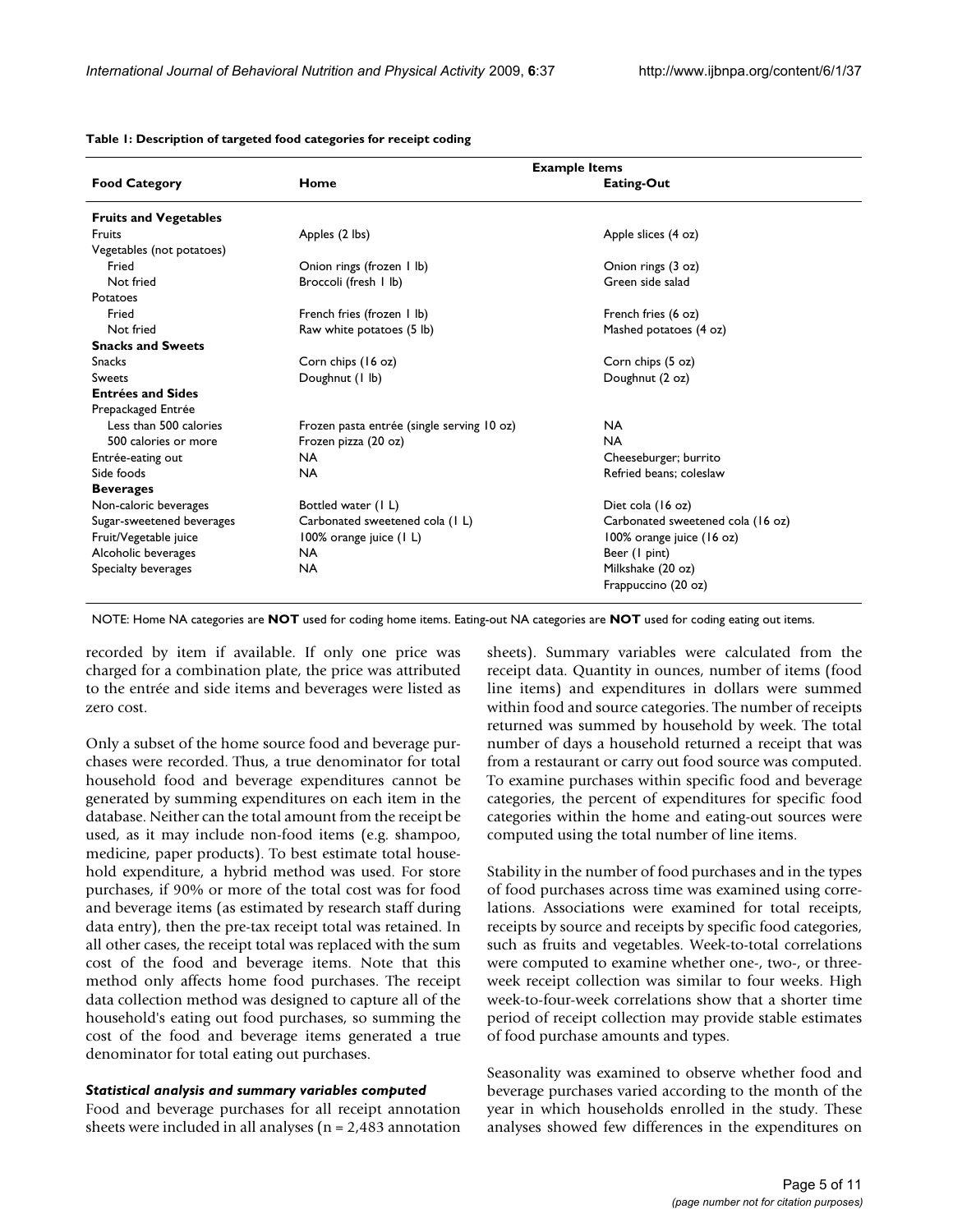different types of foods and beverages, or in the sources of food purchases, by month of study enrollment and are not further discussed.

#### **Results**

#### *Receipt completion rates*

One hundred six households completed the initial baseline clinic visit. Of these, 90 households completed four weeks of receipt collection and were enrolled in the study. Thus, the drop out rate from clinic visit to receipt collection was  $15\% (90/106 = 85\%$  completers).

A total of 2,483 receipt annotation sheets were returned by the 90 households. Of these, 1,892 (75.2%) included receipts plus annotation sheets, and 591 included annotation sheets only (no receipt). A total of 9,300 food line items were included in the receipt annotation sheets.

#### *Household descriptive characteristics*

The demographic characteristics of the households were self-reported by the main respondent for the household. Ninety-three percent of the primary shoppers were female, and 78% were white. Households on average were comprised of four people (1.8 adults (range 1–4) and 2.0 children (range 1–5)). The most common configuration was two adults and two children (51%). The primary shopper was on average  $40.8$  years (sd =  $7.3$  yrs),  $64\%$ were married or living with their significant other; 25.8% had more than a college degree. Reported household income was distributed as follows:  $35\% \leq $45,000$  per year; 30% between \$50,000 and \$95,000; and 35% ≥ \$100,000 per year. The average body mass index for the primary shopper was  $29.7 \text{ kg/m2 (sd} = 7.2 \text{ kg/m2}).$ Household primary shoppers reported eating from a carry-out restaurant 2.3 times and from a sit down restaurant 1.1 times during the preceding week. On average,

household primary shoppers reported that the household ate six meals together during the preceding week.

#### *Number of receipts collected, food sources and food expenditures*

Table 2 shows the number of receipts collected and expenditures from 90 households during the four-week data collection period. A total of 2,483 receipts were collected, about 27.5 receipts on average per household, and about 6.9 receipts per week per household. The number of receipts was split almost evenly between home sources (45%) and eating-out sources (55%). The greatest number of receipts was from stores, followed by carry-out restaurants. Within the carry-out sources  $(n = 756)$ receipts), 30.3% were from burger chain restaurants, 11.3% were from coffee shops, 10.8% were from sandwich chain shops, 9.8% were from Mexican style restaurants, and 7.2% were from pizza chains.

Average total food and beverage expenditures (defined above) were \$505 per household per four-week period, or about \$126 per week per household. Average expenditures from eating-out sources totaled \$168 per four-week period, or about \$42 per week per household. Average expenditures from home sources totaled \$336 per household per four-week period, \$84 per week. Stores comprised the majority of home food expenditures, while eating-out expenditures were comprised mainly from restaurants and carry-out places. The average weekly expenditure among households from burger chains was \$4.17; coffee shops \$1.07; sandwich chain \$1.50; Mexican style food \$1.65; and pizza chain \$0.65.

#### *Food category purchases: home foods and eating-out*

Table 3 shows the distribution of 9,300 receipt food items after being coded into one of the food categories. For each category, the absolute number of foods, the proportion of

|                               | <b>Receipt Count</b> | <b>Monthly Cost/HH</b> |             |             |            |
|-------------------------------|----------------------|------------------------|-------------|-------------|------------|
| <b>Sources</b>                | Total # of receipts  | Total % of receipts    | Mean $(\$)$ | $Std.$ (\$) | $Max($ \$) |
| <b>Eating Out</b>             | 1,372                | 55.3                   | 168.65      | 152.88      | 849.68     |
| Carry-out                     | 756                  | 30.5                   | 67.61       | 61.11       | 306.68     |
| Restaurant                    | 345                  | 13.9                   | 80.61       | 106.07      | 568.75     |
| Cafeteria                     | 135                  | 5.4                    | 7.56        | 18.39       | 98.00      |
| Other                         | 70                   | 2.8                    | 9.62        | 23.12       | 143.90     |
| Vending                       | 51                   | 2.1                    | 0.86        | 2.23        | 15.00      |
| Bar/Tav                       | 15                   | 0.6                    | 2.40        | 7.63        | 42.20      |
| Home                          | 1,111                | 44.7                   | 336.46      | 213.96      | 1,252.08   |
| Store                         | 795                  | 32.2                   | 286.07      | 209.26      | 1,252.08   |
| Convenience store/Gas station | 266                  | 10.7                   | 24.25       | 38.45       | 234.12     |
| Super-center                  | 48                   | 1.9                    | 24.82       | 69.62       | 509.19     |
| Mail                          | $\overline{2}$       | 0.08                   | 1.32        | 10.39       | 96.18      |
| <b>TOTAL</b>                  | 2,483                | 100                    | 505.11      | 289.05      | 1,630.45   |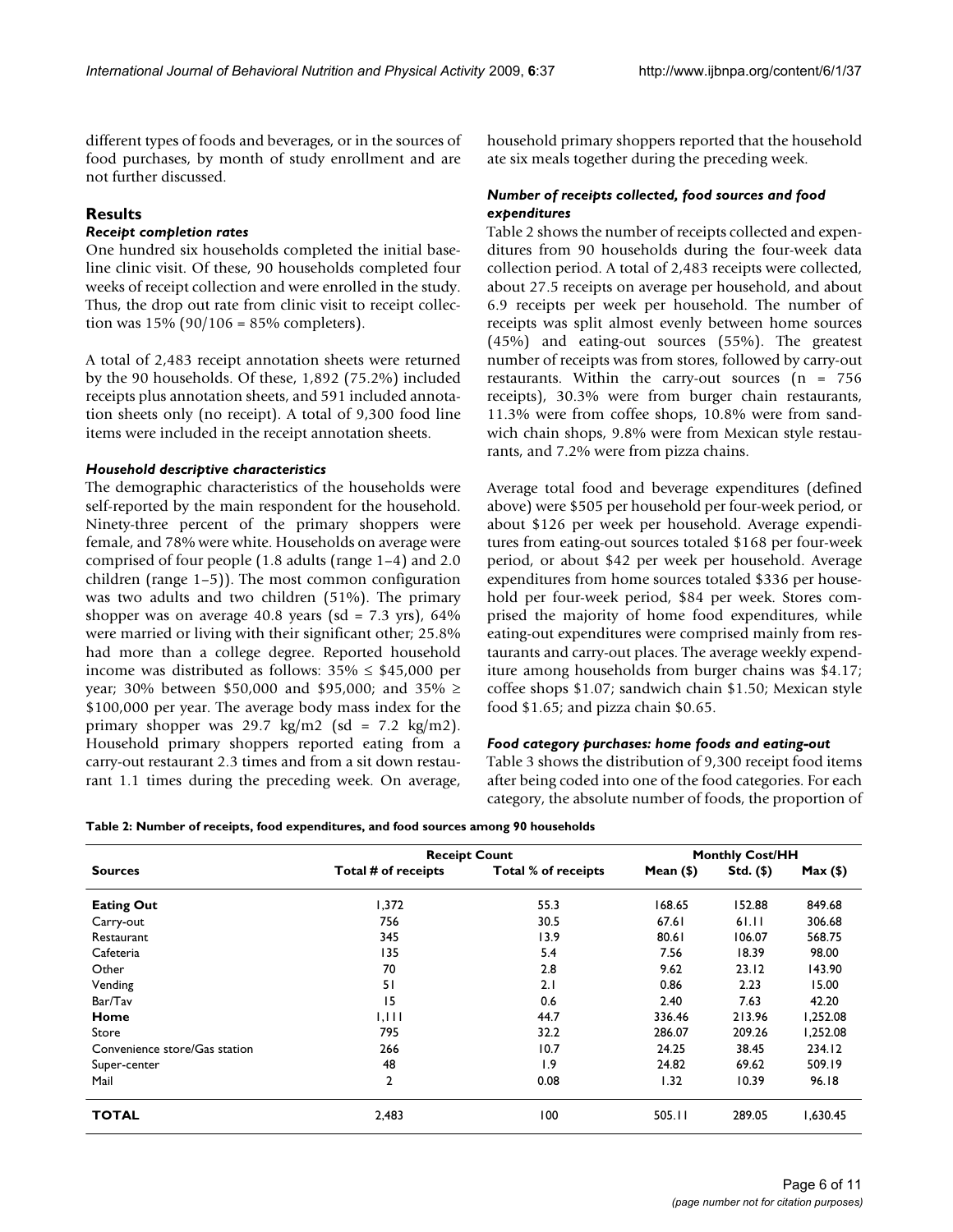total items, average household total expenditures, average household total ounces and cost per ounce are shown. For number of items purchased, entrées from eating-out sources comprised  $16.6\%$  (n = 1,546) of the total recorded food items across all receipts, proportionally the largest single category of the annotated items. Sweets (14.4%), vegetables (not fried; 13.1%) and fruits (11.0%) were the second, third and fourth most frequently purchased items.

For dollars expended, eating out entrées represent the largest category of food expenditures (\$106.91) per household per month. The main types of foods purchased within the entrées when eating-out, based on counts of items, were sandwich/wrap (22%); burgers/hot dogs (17%); Mexican foods (10%); pizzas (10%) and breakfast foods (10%) (data not shown in table). The combined fruit and vegetable (not fried) categories represent the second largest category of monthly food expenditures (\$66.92 fruit and vegetables not fried; \$74.49 including fried and not fried potatoes). It should be noted that expenditures for vegetables and potatoes were underestimated because the expenditure for these items was coded as zero when they were included with the eating out entrée price. Snacks and sweets combined represented the third largest food expenditure category. Households spent an average of \$67.57 per household per month on snacks and sweets.

Of the beverage purchases, sugar-sweetened beverages were the largest dollar expenditure, followed by noncaloric beverages such as water or diet soft drinks. It should be noted that expenditures for sugar-sweetened beverages and non-caloric beverages were underestimated because expenditures for these items were coded zero when they were included with an eating out entrée price. Expenditures for 100% fruit or vegetable juices and for specialty drinks eating-out (e.g. smoothies, lattes, yogurt drinks) were modestly lower than the sugar-sweetened beverages and the non-caloric beverages.

By definition, 100% of the eating-out entrées, side dishes and eating-out alcohol items were purchased from eatingout sources. Fried potatoes (81%) and other fried vegetables (89%) were also primarily purchased from eating-out sources. By contrast, 99% of fruits, 78% of vegetables, 86% of fruit and vegetable juices, 89% of snacks, and 78% of sweets were purchased from home food sources (data not shown in Table).

Food costs per ounce are shown in the right-most column of Table 3. Eating-out entrée was the most expensive food

| Sum across all HHs             |         |         |             | Monthly Average per HH |            |
|--------------------------------|---------|---------|-------------|------------------------|------------|
| <b>Food Category</b>           | # Items | % Items | $Cost($ \$) | <b>Ounces</b>          | Cost/Ounce |
| <b>Fruits and Vegetables</b>   |         |         |             |                        |            |
| Fruit                          | 1,020   | 11.0    | 32.07       | 373.50                 | .0858      |
| Vegetables (not potatoes)      |         |         |             |                        |            |
| Not fried                      | 1,221   | 13.1    | 34.85       | 257.37                 | .1354      |
| Fried                          | 26      | 0.3     | 0.86        | 1.64                   | .5226      |
| Potatoes                       |         |         |             |                        |            |
| Not fried                      | 157     | 1.7     | 3.40        | 60.38                  | .0562      |
| Fried                          | 403     | 4.3     | 4.17        | 34.62                  | .1205      |
| <b>Snacks and Sweets</b>       |         |         |             |                        |            |
| <b>Snacks</b>                  | 772     | 8.3     | 23.68       | 118.96                 | .1990      |
| Sweets                         | 1,337   | 14.4    | 43.89       | 237.55                 | .1847      |
| <b>Entrées and Sides</b>       |         |         |             |                        |            |
| Prepackaged Entrée             |         |         |             |                        |            |
| $< 500$ kcal                   | 212     | 2.3     | 8.26        | 38.64                  | .2137      |
| > 500 kcal                     | 259     | 2.8     | 13.93       | 86.66                  | .1607      |
| Eating out entrée              | 1,546   | 16.6    | 106.91      | 204.22                 | .5235      |
| Eating out side orders         | 339     | 3.6     | 7.24        | 22.11                  | .3275      |
| <b>Beverages</b>               |         |         |             |                        |            |
| Non-caloric beverages          | 483     | 5.2     | 12.73       | 526.27                 | .0242      |
| Sugar-sweetened beverages      | 846     | 9.1     | 18.95       | 558.89                 | .0339      |
| Fruit/Vegetable juice          | 281     | 3.0     | 9.77        | 184.55                 | .0529      |
| Eating out alcoholic beverages | 88      | 0.9     | 7.50        | 15.96                  | .4698      |
| Eating out specialty drinks    | 310     | 3.3     | 8.38        | 53.67                  | .1561      |

**Table 3: Food categories: percent of all items purchased, and average household (n = 90) expenditures and ounces**

NOTE. The two left columns show the distribution of the 9,300 line items on all receipts collected at baseline according to the category of food as which they were classified. For example, of the 9,300 line items, 11%, or 1,020 of these were fruit. The third and fourth columns from the left show the average per household cost and ounces for each food category. For example, the average amount of fruit purchased per household was 373.50 ounces, and the average fruit cost was \$32.07. The right column shows the cost per ounce for each food category.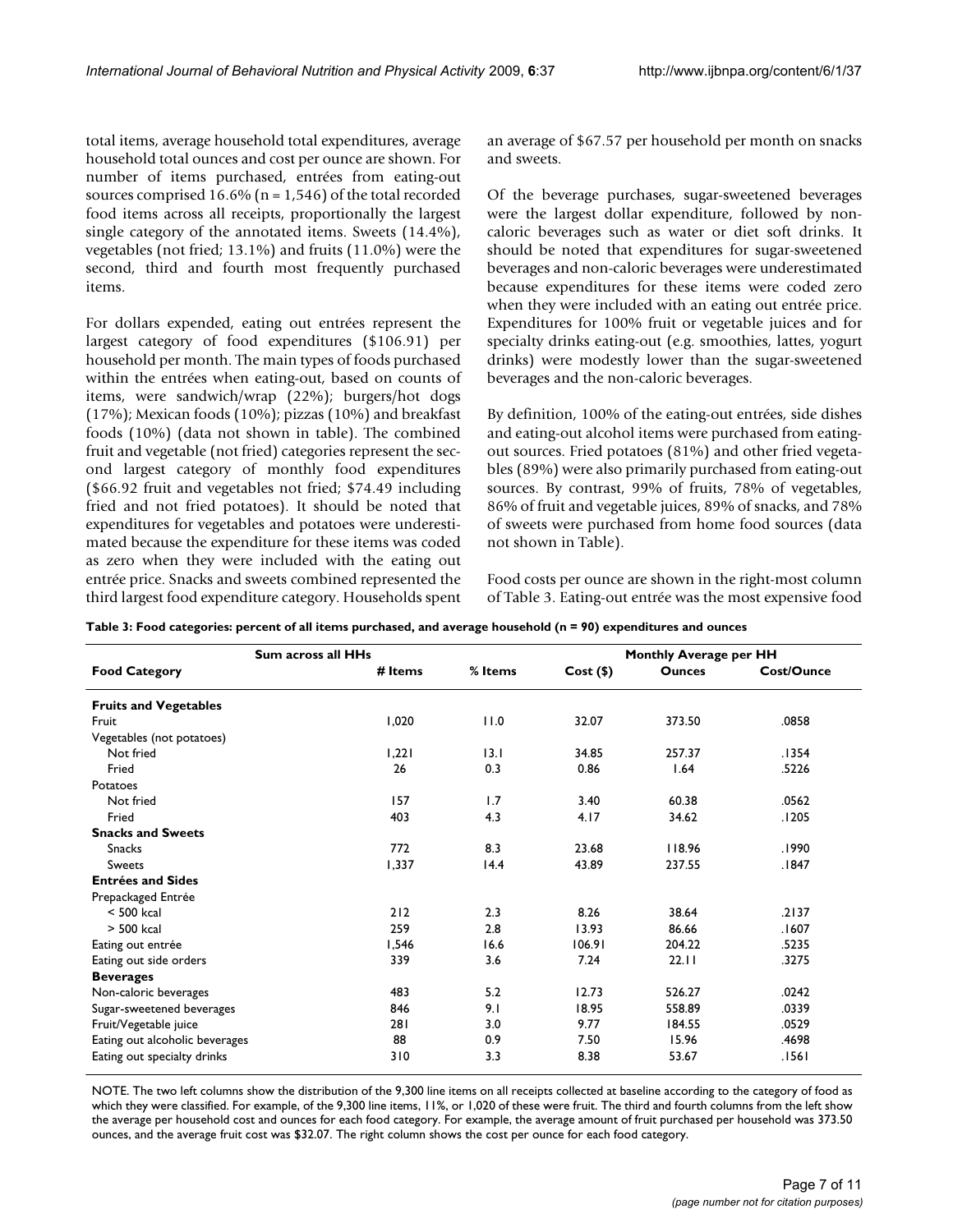category, but it includes items not individually charged, such as side foods and beverages included with the cost of the entrée. Fried vegetables and alcoholic beverages were expensive but infrequent purchases. By contrast, fruits and vegetables were less expensive than sweets and snacks. The least expensive per ounce was non-caloric and sugarsweetened beverages.

#### *Stability of week-to-week purchases within food categories*

Table 4 shows the correlations between mean four-week expenditures and one-, two- and three-week expenditures for total and individual food categories. As expected, the correlation with four-week totals increases as the number of weeks increase. It is of interest to examine how well shorter time periods correlate with the four-week total. For example, the correlation between average fruit expenditure in weeks one-, two- and three- with the fourweek fruit expenditure total is very high at 0.95, while the correlation between fruit expenditure using only week one data and the four-week fruit expenditure total is lower, at 0.75. Overall, the two-week expenditure was highly correlated with the four-week expenditure, averaging 0.83, across all the food categories (ranging from 0.40 for fried vegetables to 0.95 for specialty drinks). Threeweek correlations were even higher, on average 0.92 with four-week total expenditures. These data suggest that receipt collection for two or three weeks is highly correlated with four-week receipt data.

# *Participant feedback about receipt collection completeness and burden*

Feedback was collected from the primary household shopper who completed the receipt collection using a structured questionnaire following the final four-week receipt collection at the 12-month follow up. The survey queried the primary shopper about the extent to which the receipt records represented their grocery store, other store, restaurant and fast food purchases; the proportion of purchases captured by the annotated receipts, and the time and effort required to complete the receipt annotation and collection procedure.

Sixty-four percent of the household primary shoppers reported that almost all of their own total purchases were captured by their receipt annotation. However, only 40% reported that almost all of the other adults' purchases were captured, and 41% reported that almost all of the adolescent youth purchases were captured. An additional 24% reported that about half to more than half of their

| <b>Total Four-Week Correlation With:</b> |                 |                  |                    |
|------------------------------------------|-----------------|------------------|--------------------|
| <b>Food Category</b>                     | <b>One Week</b> | <b>Two Weeks</b> | <b>Three Weeks</b> |
| <b>Fruits And Vegetables</b>             |                 |                  |                    |
| Fruit                                    | .75             | .89              | .95                |
| Vegetables (not potatoes)                |                 |                  |                    |
| Not fried                                | .76             | .89              | .96                |
| Fried                                    | .22             | .40              | .61                |
| Potatoes                                 |                 |                  |                    |
| Not fried                                | .56             | .80              | .93                |
| Fried                                    | .72             | .84              | .94                |
| <b>Snacks And Sweets</b>                 |                 |                  |                    |
| <b>Snacks</b>                            | .60             | .86              | .94                |
| Sweets                                   | .80             | .85              | .94                |
| <b>Entrées and Sides</b>                 |                 |                  |                    |
| Prepackaged Entrée                       |                 |                  |                    |
| $< 500$ kcal                             | .62             | .80              | .96                |
| > 500 kcal                               | .23             | .78              | .94                |
| Eating-out entrée                        | .78             | .91              | .96                |
| Side orders                              | .86             | .91              | .97                |
| <b>Beverages</b>                         |                 |                  |                    |
| Non-caloric beverages                    | .70             | .88              | .97                |
| Sugar-sweetened beverages                | .74             | .88              | .92                |
| Fruit/Vegetable juice                    | .74             | .81              | .92                |
| Alcoholic beverages                      | .74             | .84              | .92                |
| Specialty drinks                         | .90             | .95              | .97                |
| <b>TOTAL</b>                             |                 |                  |                    |
| Mean                                     | .67             | .83              | .92                |
| Median                                   | .74             | .85              | .94                |

**Table 4: Correlations between four-week receipt total costs, with one-, two-, and three- week receipts among 90 households**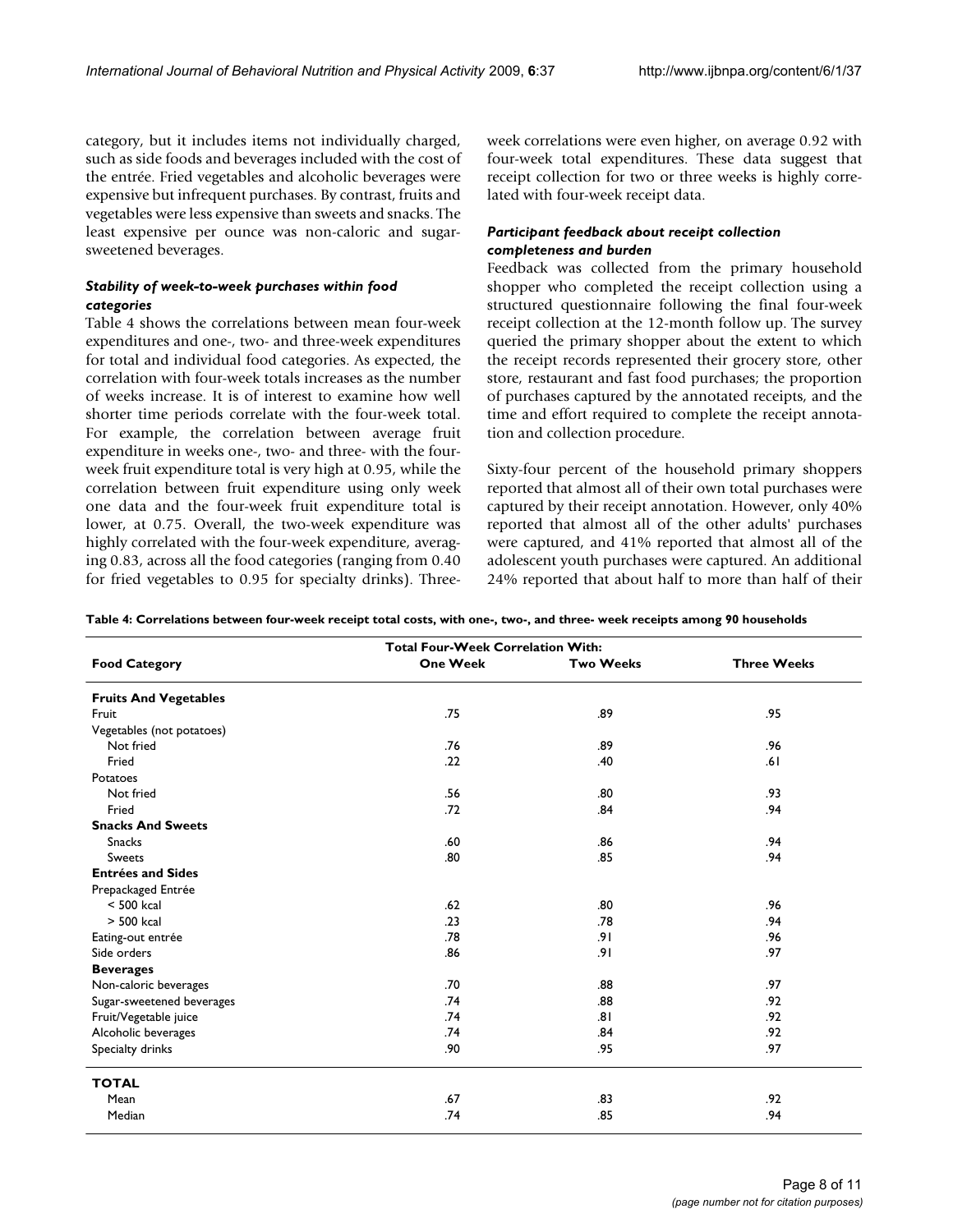own purchases were captured; 23% reported about half to more than half of the other adults' purchases were captured, and 29% reported about half to more than half of the adolescents' purchases were captured.

Eighty-eight percent of household primary shoppers reported that the receipt records represented well the type of foods and beverages that they usually purchased. Eighty-eight percent also reported that grocery food and beverage purchases were well-represented, and 75% reported that restaurant, fast food and other store food and beverage purchases were well-represented.

Most household primary shoppers (61%) reported that the amount of time required for receipt collection and annotation was not a problem. Twenty percent reported the receipt collection was a small problem and 18% reported that it was a significant problem. A similar proportion of primary shoppers reported that low motivation was not a problem (62%), and that other household members were cooperative (65%). While only 4% cited better in-person training, and only 10% cited more follow-up from staff, 49% of household primary shoppers reported that more financial incentives or other rewards would be helpful in the receipt annotation collection protocol.

# **Discussion**

This paper described the development of an annotated receipt measure to collect and quantify information about household food purchases in a sample of 90 diverse households from the community. The results showed that it is feasible to collect annotated receipts for a four-week period from community households in which the primary shopper receives brief training, feedback and follow up telephone prompting from research staff.

Receipt data provided important detailed information about household food purchases from a wide range of sources, including grocery stores, restaurants and carryout places. To date, studies describing household food purchases have only included grocery store food purchases, and have not included detailed information about eating-out food purchases [1-6,13-20]. The inclusion of eating-out sources is of great interest given that about half the household food expenditure is on foods and beverages from away from home sources [1-6]. According to data from the US National Restaurant Association, 47.9% of US household food expenditures are spent eating out [3]. Estimates from the 2000 US Consumer Expenditure Survey show that approximately half of the household food dollars are spent on eating-away sources such as fullservice restaurants and fast-food chains [6].

In the present study, about 33.6% of the total household food receipt costs were for eating-out foods. Estimates of expenditures on eating-out sources from receipt data in the present study are slightly lower than national estimates [6]. Several factors could be contributing to these results, including the self-selected sample characteristics and the targeted nature of the receipt collection. For example, households that volunteered for a healthy lifestyle study initially may be more likely to eat at home more frequently compared to other households. Households with children may also be more likely to eat at home more frequently. National data show that households with no children are more likely to eat out at full-service restaurants and fast-food chains compared with households with children [6]. However, the reported of frequency of eating out at restaurants and fast food places in the present study was similar to national estimates [6].

The receipt collection methodology implemented in the present study also may have contributed to the lower eating-out expenditure observed. First, receipts from eatingout episodes in which other people paid for the meal, such as social or business meals, were not captured. Second, the household primary shopper may not have received comprehensive information from all household members about their individual eating-out expenditures. Some data supporting this hypothesis was observed in the present study. For example, the number of eating-out receipts declined over the four-week period, suggesting that frequent small purchases from coffee shops or fast food places may not have been completely captured. Also, 75% of the household primary shoppers reported that their restaurant and fast food purchases were well-represented in the receipt data, compared with 88% reported for grocery store food and beverage purchases. Thus, participant burden for four weeks of receipt collection may contribute to incomplete receipt collection. The stability data show that the data collection period could be reduced significantly, from four weeks to two weeks. This shorter time period for receipt collection could improve completeness of the receipt data collection and reduce participant burden while maintaining data quality.

Annotated receipt data provided detailed, quantitative information about the sources of the food items, the number of items, expenditures and ounces. These three methods for quantifying food and beverage purchases provide slightly different insights into the HFPB. Expenditures on food and beverages reveal what households are choosing to pay for, and quantities data reveal the amount of food acquired and available to the household. Comparison of expenditures and quantities can provide insights into household priorities and constraints with regard to food expenditures and food quality. For example, in the present study, clearly the least expensive food per ounce was sugar-sweetened and non-caloric beverages. Also, contrary to popular belief, fruit and vegetables were on average less expensive per ounce than prepackaged sweets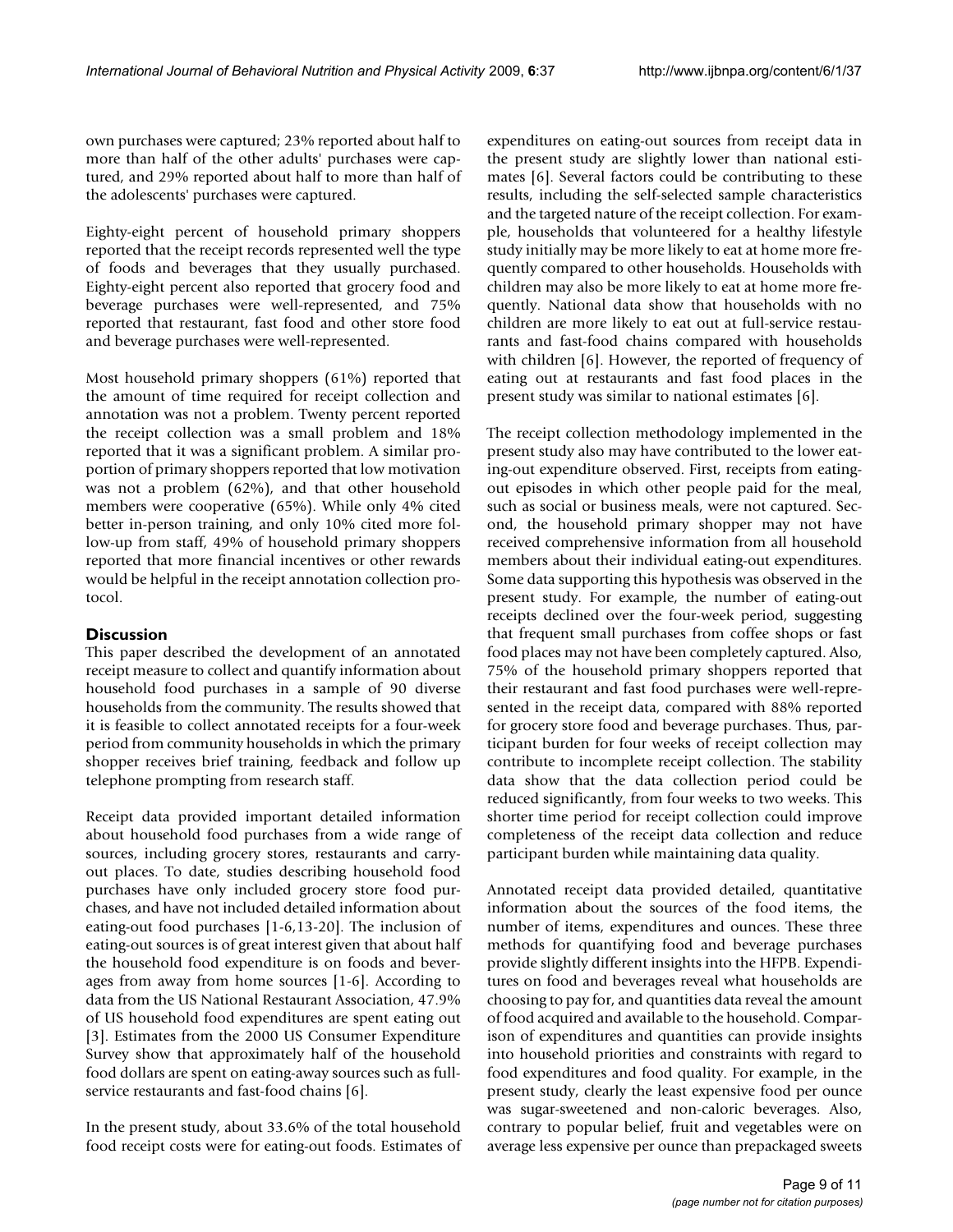and snacks [22-26]. These data do not support the idea that healthful foods cost more than less healthful foods, at least at the aggregate food category level captured with the receipt data. However, further research using the method with a representative sample of households will yield findings about food expenditures, food sources and food types that can be generalized more broadly than is possible with the present data.

The comparison of week to total correlations for food categories suggests that a two-week receipt data collection period might provide adequate reliability to characterize the household food purchases. However, further research is needed to examine more closely the reliability within specific food categories, and to determine the optimal length of receipt data collection to provide reliable estimates of food category purchases within households. Seasonality also needs to be examined in consideration of the length of time and time of year receipt collection is implemented. Seasonality may not only affect food categories purchased (e.g. fruits and vegetables) but also affect food sources selected (e.g. higher frequency of eating-out during the summer or winter months, during vacations or holidays). However, in the present data, seasonality was not associated with the amounts or types of foods purchased that were captured by the receipt data.

The present study had several limitations that need to be addressed in follow-up research using the receipt methodology. First, the sample was motivated and complied well with the receipt collection and annotation protocol. Participant burden was moderately high, and participants received a financial incentive for compliance. The method may be less feasible with less motivated samples or without the financial incentive. However, when considering the use of the receipt methodology with population-based samples, it should be noted that other national consumer expenditure surveys conducted with general population have achieved acceptable compliance using modest financial incentives [27-30]. Second, a more representative sample will provide more generalizable information about the proportion of spending from home and eating out sources and for specific food categories. The present study specifically recruited households with at least one adult and one child, and households self-selected for interest in a weight gain prevention research study. Compared to national census statistics, the sample was comprised of more married (65% versus 51% nationally), well educated (26% greater than college degree versus 9% nationally) and higher income people  $(65\% \text{ income} >$ US\$50,000 versus 50% nationally)[31]. Third, expanding the store food and beverage categories will provide a broader perspective on the household food purchasing patterns. A wider range of food categories would not be too difficult to collect, annotate or code with slight modifications in the data collection protocol. This would afford a more complete examination of household food purchasing patterns and their associations with important variables such as income, family configuration and education. Finally, the receipt methodology, similar to other measures of dietary intake at the individual level, relies on self-report. The completeness of the receipt reporting, and the estimates of quantities (i.e. portion sizes at restaurants) is subject to error in reporting and social desirability influences. It is well-documented that individuals are not accurate at estimating portion sizes, and that individual characteristics are associated with under-reporting of dietary intake [32,33]. The receipt collection methodology avoids some of these errors by providing an objective measure of package sizes and quantities for most items purchased at stores and at chain restaurants with standard portion sizes. However, portion sizes from restaurants without standard portion size information available are subject to participant errors in reporting. Receipts are thought to temper the social desirability around reporting intake of certain foods viewed as less healthful because receipts are typically comprised of a list of foods and no identification of who was consuming each food item. However, under-reporting of receipts may still occur as the result of fatigue over a several week data collection period, or from the primary household shopper or other household members forgetting to collect receipts or report a food purchase or intentionally omitting certain food or beverage purchases. While it is possible to validate food purchases from direct observation, this approach may not be feasible because one or more observers would need to directly observe every household member for a period of several days. Reactivity is also a concern in that household members might alter their shopping habits during the observation period. The most feasible method of validation might be comparison with other household food purchase and availability measures, such as home food inventories and bar code scanners. However, these methods are less well designed to capture eating out food purchases. Ecological momentary assessment (EMA) measures could also be collected to measure each individual's food purchases during a defined time period [34]. However, the problem of omission, forgetting and fatigue are still an issue with EMA methods.

# **Conclusion**

In conclusion, annotated receipts can provide a measure of HFPB that is useful to examine in relation to household and individual demographic, dietary and behavioral characteristics. The household level food purchase behavior captured by the annotated receipts provides an important link both upward to the neighborhood food environment and downward to the individual dietary behavior. When combined with data from other levels of measurement, measures of HFPB can help improve understanding of